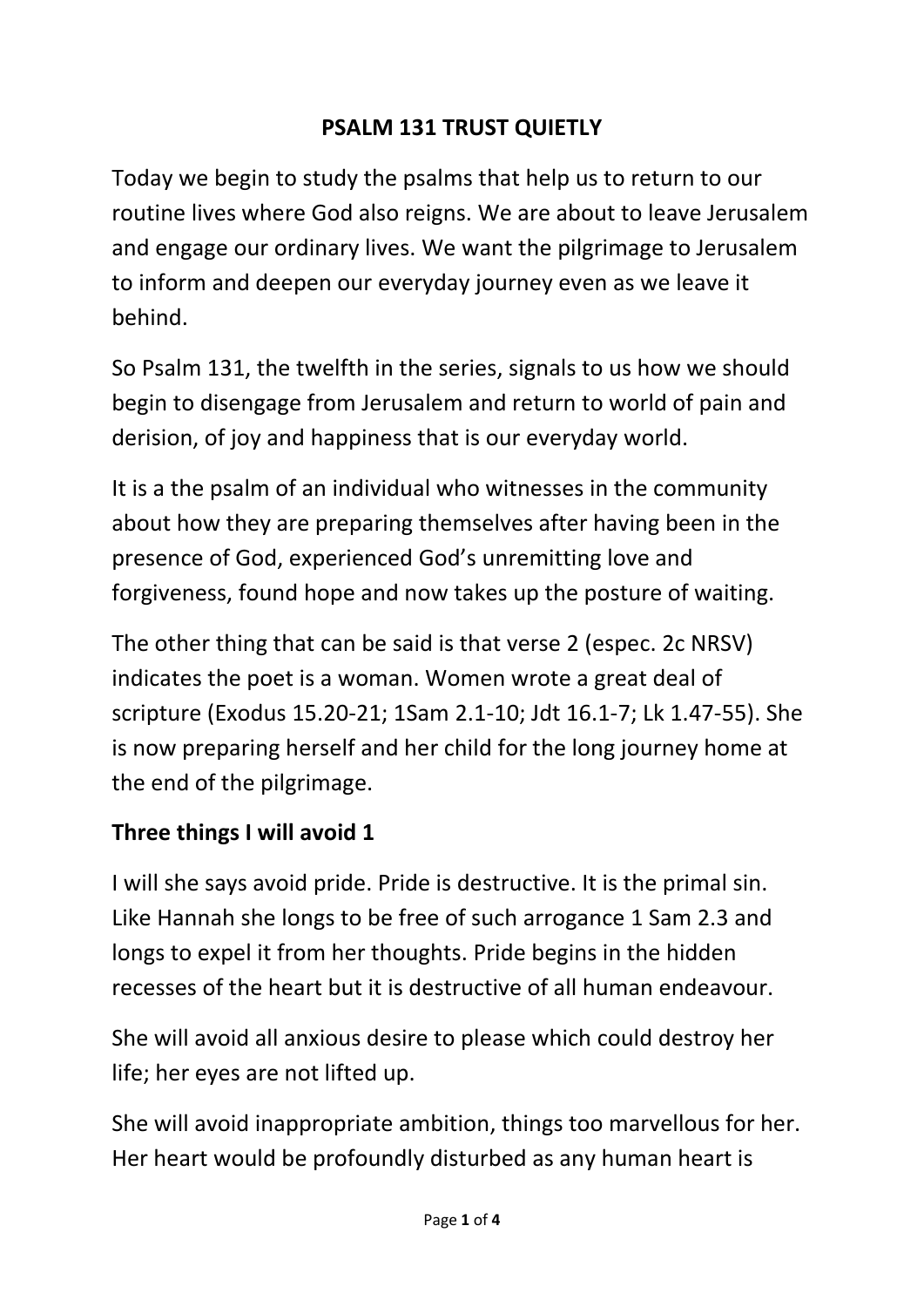when it is driven by an ambition that centres on the self and not on God's reign.

All of the above tempt her. She consciously refuses them. She is a person in very difficult circumstances, highly socially constrained. She has little freedom in our modern sense. But she makes a choice, a spiritual choice, a moral choice.

We have considerably more choice available to us need to take note here.

# **The one thing I have done 2**

She has calmed her soul. What she wants as she returns, a dangerous journey with a small child, is a calmness of soul, a peace of mind and heart, that her circumstances will not immediately afford her. She will make the choice that her highly restrictive circumstances will be the place where she will find the calm soul.

She does not tell us how she has done that. Did she have a self-help book she bought in a Christian book store in the Temple? We want techniques and are disappointed. All she gives us is a picture.

It is the metaphor that gives us the clue. The image of the weaned child, not an infant at the breast, is very telling. The child has found acceptance and satisfaction, security and nurture with the mother and now returns to the mother's loving embrace.

The mother has found such security with God and returns to God as a child returns to its mother.

## **In that picture I find hope for us all 3**

Now she addresses Israel, the nation, the whole community and witnesses to what she has found. If Israel wants to find hope then they need to look to the actions of a highly constrained woman and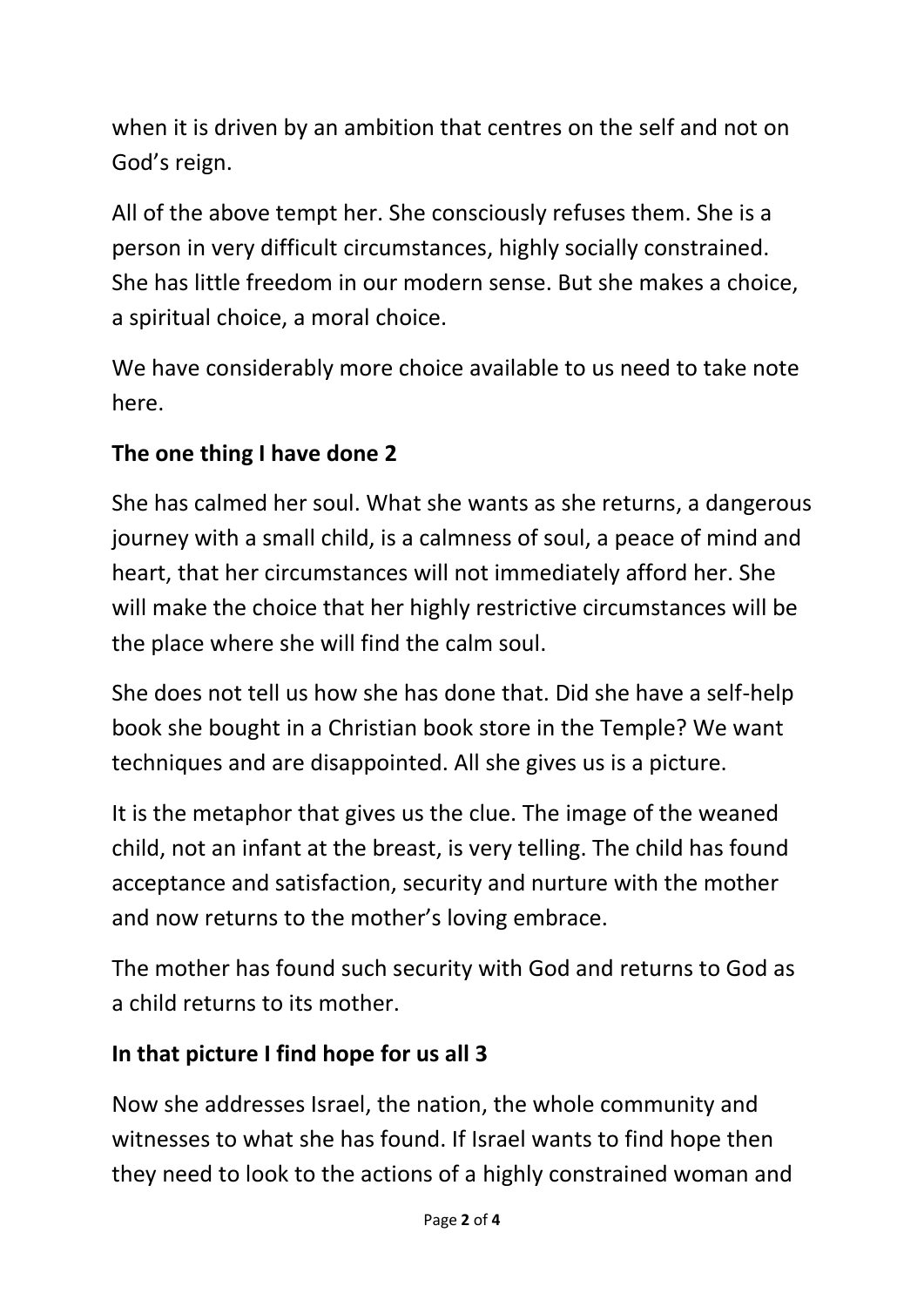her relationship her child and her with God (Deut 1.31; Isa 66.13; Jer 31.20; Hos 11.1-9). That probably was not a very welcome message.

The vulnerable God whose choices are restricted by the rebellious stance of the wicked (129.1-2) and by the iniquities of Gods' own people (130) will lovingly embrace God's children, including both the victims of pain and those who by their iniquities have inflicted pain on others and God. Such incomprehensible behaviour is the hope of Israel, the hope of the individual and the hope of the world.

## **Further reflection**

We have found another metaphor for God today- the compassionate mother, source of security, who although regularly pained, frustrated and fatigued by her own children, welcomes them back into her arms and bears them along a difficult way.

This woman lived in a patriarchal society and her sense of being at the bottom of the pile along with her children is no doubt strong. But in her constrained life she chooses. In what she chooses, the rule of God in her life, she finds peace, acceptance, and security in an environment where she has none of those things. That is why she is such a powerful image for a tormented Israel.

This psalm does not justify oppression in any form. It simply tackles the reality of life as people lived it. In that reality hope, acceptance, love are possible because that is what God wants for all humans, male and female.

It is important to recognise how much a remarkable reversal took place when the Gospel came and women assumed leadership roles in the church. The Gospel reversed the effects of the Fall and declared what is hidden in this psalm; that we are all equal before God (Ac 18,26; Rom 16.1; 1Cor 16.19; Gal 3.28-29).